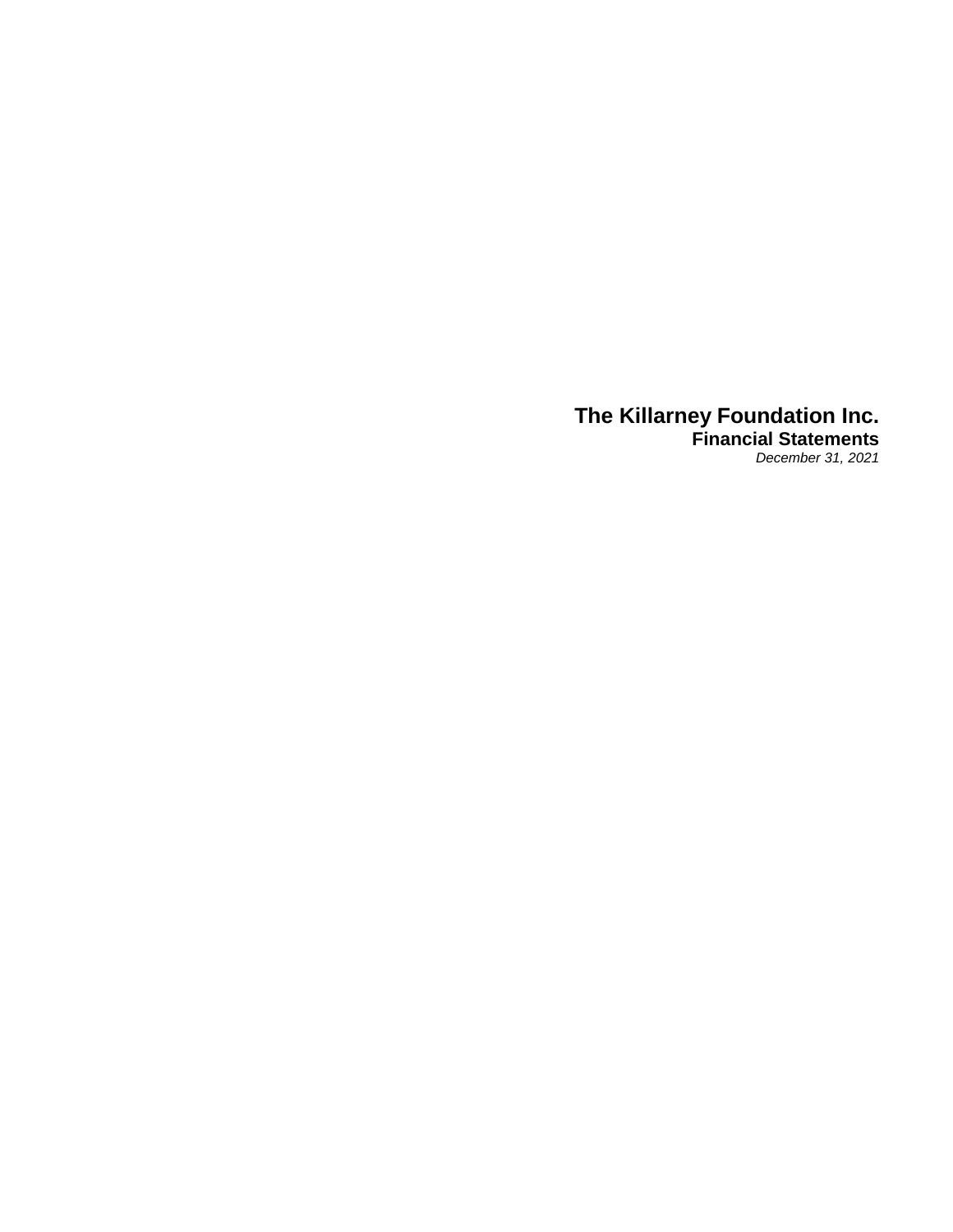To the Directors of The Killarney Foundation Inc.:

Management is responsible for the preparation and presentation of the accompanying financial statements, including responsibility for significant accounting judgments and estimates in accordance with Canadian accounting standards for not-for-profit organizations and ensuring that all information in the annual report is consistent with the statements. This responsibility includes selecting appropriate accounting principles and methods, and making decisions affecting the measurement of transactions in which objective judgment is required.

In discharging its responsibilities for the integrity and fairness of the financial statements, management designs and maintains the necessary accounting systems and related internal controls to provide reasonable assurance that transactions are authorized, assets are safeguarded and financial records are properly maintained to provide reliable information for the preparation of financial statements.

The Board of Directors is composed entirely of Directors who are neither management nor employees of the Foundation. The Board is responsible for overseeing management in the performance of its financial reporting responsibilities, and for approving the financial information included in the annual report. The Board fulfils these responsibilities by reviewing the financial information prepared by management and discussing relevant matters with management and external auditors. The Board is also responsible for recommending the appointment of the Foundation's external auditors.

MNP LLP is appointed by the Directors to audit the financial statements and report directly to them; their report follows. The external auditors have full and free access to, and meet periodically and separately with, both the Board and management to discuss their audit findings.

April 21, 2022

Secretary/Treasurer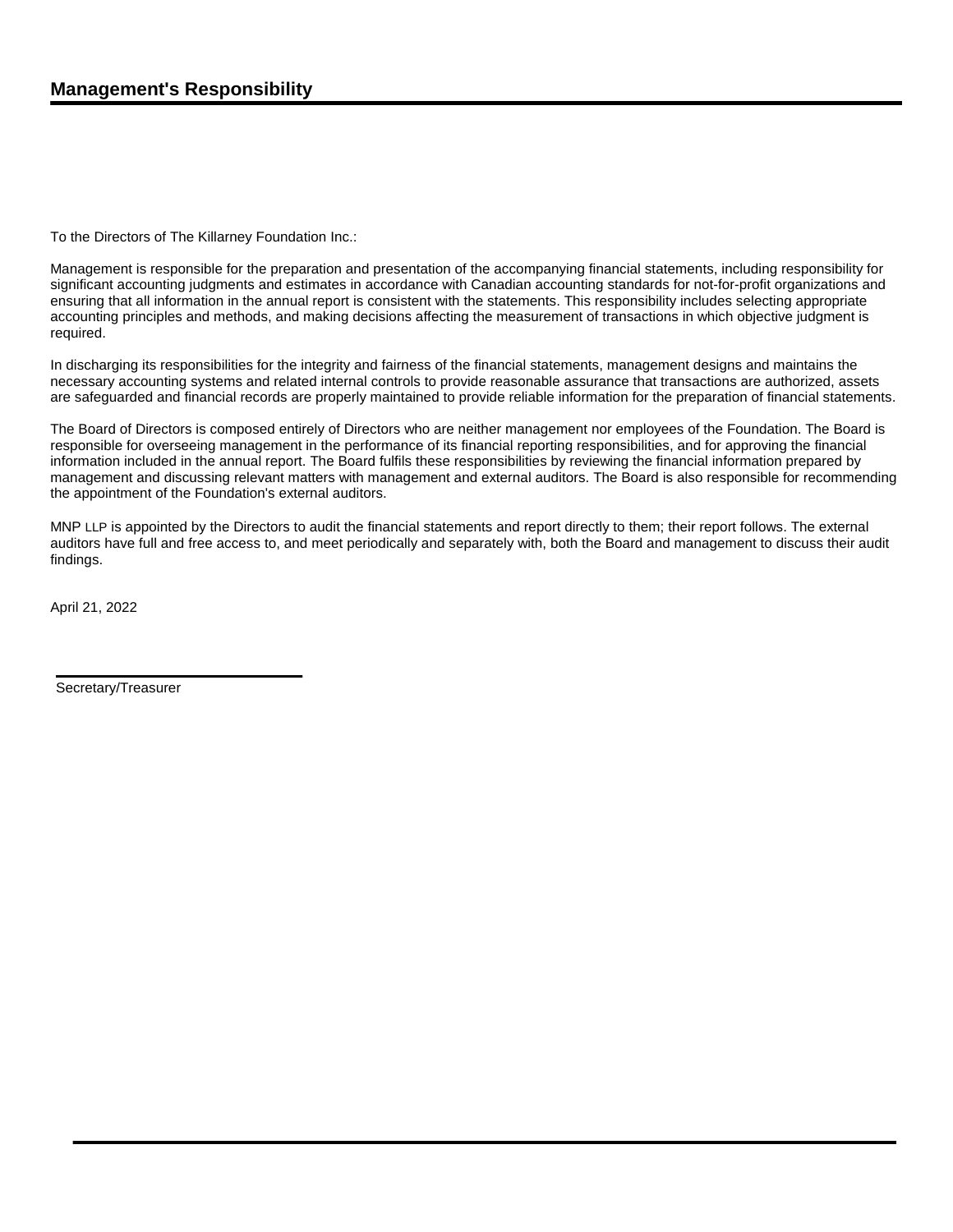

To the Members of The Killarney Foundation Inc.:

## **Report on the Audit of the Financial Statements**

#### **Opinion**

We have audited the financial statements of The Killarney Foundation Inc. (the "Foundation"), which comprise the statement of financial position as at December 31, 2021, and the statements of operations, changes in net assets and cash flows for the year then ended, and notes to the financial statements, including a summary of significant accounting policies.

In our opinion, the accompanying financial statements present fairly, in all material respects, the financial position of the Foundation as at December 31, 2021, and the results of its operations and its cash flows for the year then ended in accordance with Canadian accounting standards for not-for-profit organizations.

## **Basis for Opinion**

We conducted our audit in accordance with Canadian generally accepted auditing standards. Our responsibilities under those standards are further described in the Auditor's Responsibilities for the Audit of the Financial Statements section of our report. We are independent of the Foundation in accordance with the ethical requirements that are relevant to our audit of the financial statements in Canada, and we have fulfilled our other ethical responsibilities in accordance with these requirements. We believe that the audit evidence we have obtained is sufficient and appropriate to provide a basis for our opinion.

## **Responsibilities of Management and Those Charged with Governance for the Financial Statements**

Management is responsible for the preparation and fair presentation of the financial statements in accordance with Canadian accounting standards for not-for-profit organizations, and for such internal control as management determines is necessary to enable the preparation of financial statements that are free from material misstatement, whether due to fraud or error.

In preparing the financial statements, management is responsible for assessing the Foundation's ability to continue as a going concern, disclosing, as applicable, matters related to going concern and using the going concern basis of accounting unless management either intends to liquidate the Foundation or to cease operations, or has no realistic alternative but to do so.

Those charged with governance are responsible for overseeing the Foundation's financial reporting process.

# **Auditor's Responsibilities for the Audit of the Financial Statements**

Our objectives are to obtain reasonable assurance about whether the financial statements as a whole are free from material misstatement, whether due to fraud or error, and to issue an auditor's report that includes our opinion. Reasonable assurance is a high level of assurance, but is not a guarantee that an audit conducted in accordance with Canadian generally accepted auditing standards will always detect a material misstatement when it exists. Misstatements can arise from fraud or error and are considered material if, individually or in the aggregate, they could reasonably be expected to influence the economic decisions of users taken on the basis of these financial statements.

As part of an audit in accordance with Canadian generally accepted auditing standards, we exercise professional judgment and maintain professional skepticism throughout the audit. We also:

- Identify and assess the risks of material misstatement of the financial statements, whether due to fraud or error, design and perform audit procedures responsive to those risks, and obtain audit evidence that is sufficient and appropriate to provide a basis for our opinion. The risk of not detecting a material misstatement resulting from fraud is higher than for one resulting from error, as fraud may involve collusion, forgery, intentional omissions, misrepresentations, or the override of internal control.
- Obtain an understanding of internal control relevant to the audit in order to design audit procedures that are appropriate in the circumstances, but not for the purpose of expressing an opinion on the effectiveness of the Foundation's internal control.
- Evaluate the appropriateness of accounting policies used and the reasonableness of accounting estimates and related disclosures made by management.

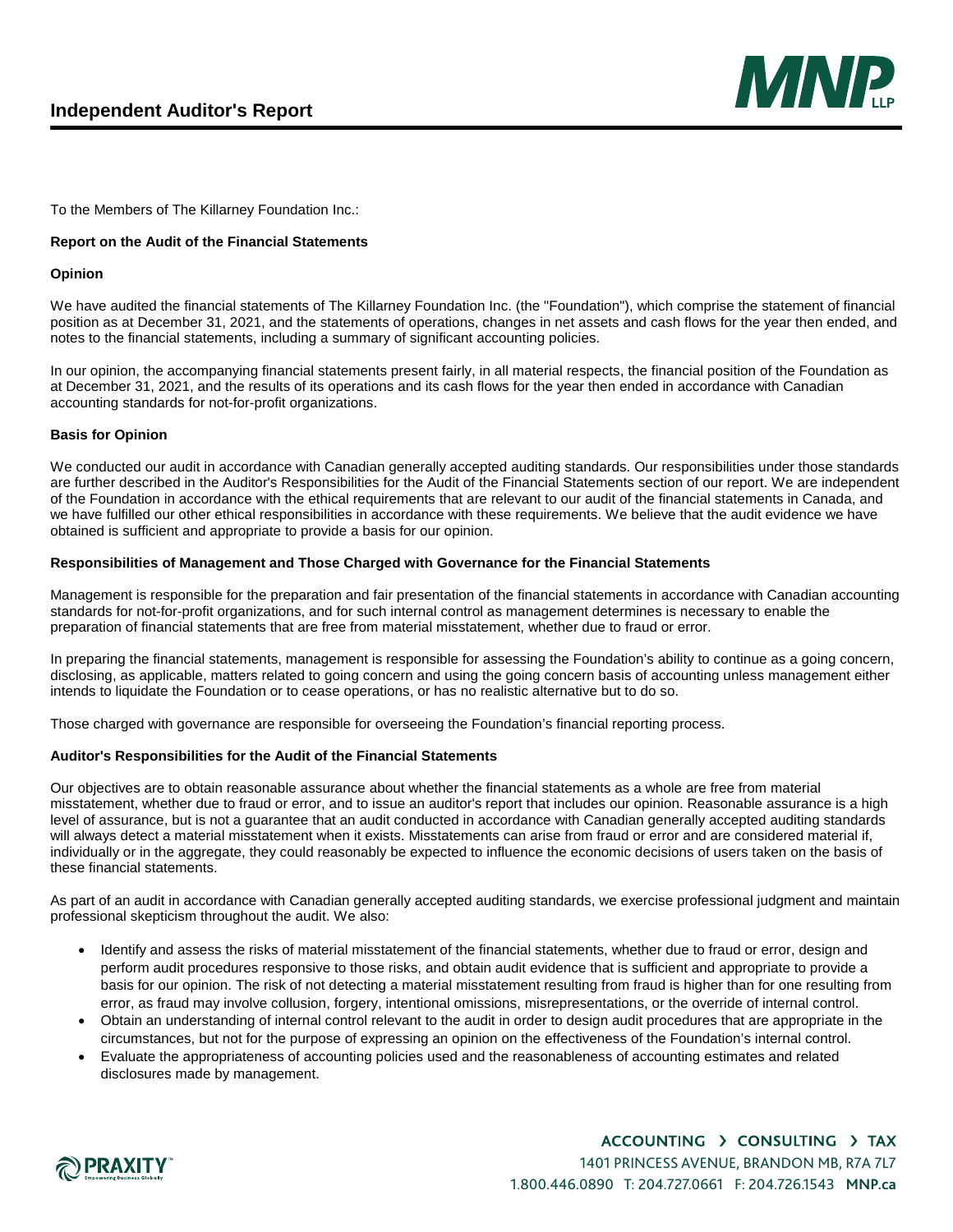# **Independent Auditor's Report Continued**

- Conclude on the appropriateness of management's use of the going concern basis of accounting and, based on the audit evidence obtained, whether a material uncertainty exists related to events or conditions that may cast significant doubt on the Foundation's ability to continue as a going concern. If we conclude that a material uncertainty exists, we are required to draw attention in our auditor's report to the related disclosures in the financial statements or, if such disclosures are inadequate, to modify our opinion. Our conclusions are based on the audit evidence obtained up to the date of our auditor's report. However, future events or conditions may cause the Foundation to cease to continue as a going concern.
- Evaluate the overall presentation, structure and content of the financial statements, including the disclosures, and whether the financial statements represent the underlying transactions and events in a manner that achieves fair presentation.

We communicate with those charged with governance regarding, among other matters, the planned scope and timing of the audit and significant audit findings, including any significant deficiencies in internal control that we identify during our audit.

Brandon, Manitoba

 $MNP$ LLP

April 21, 2022 Chartered Professional Accountants

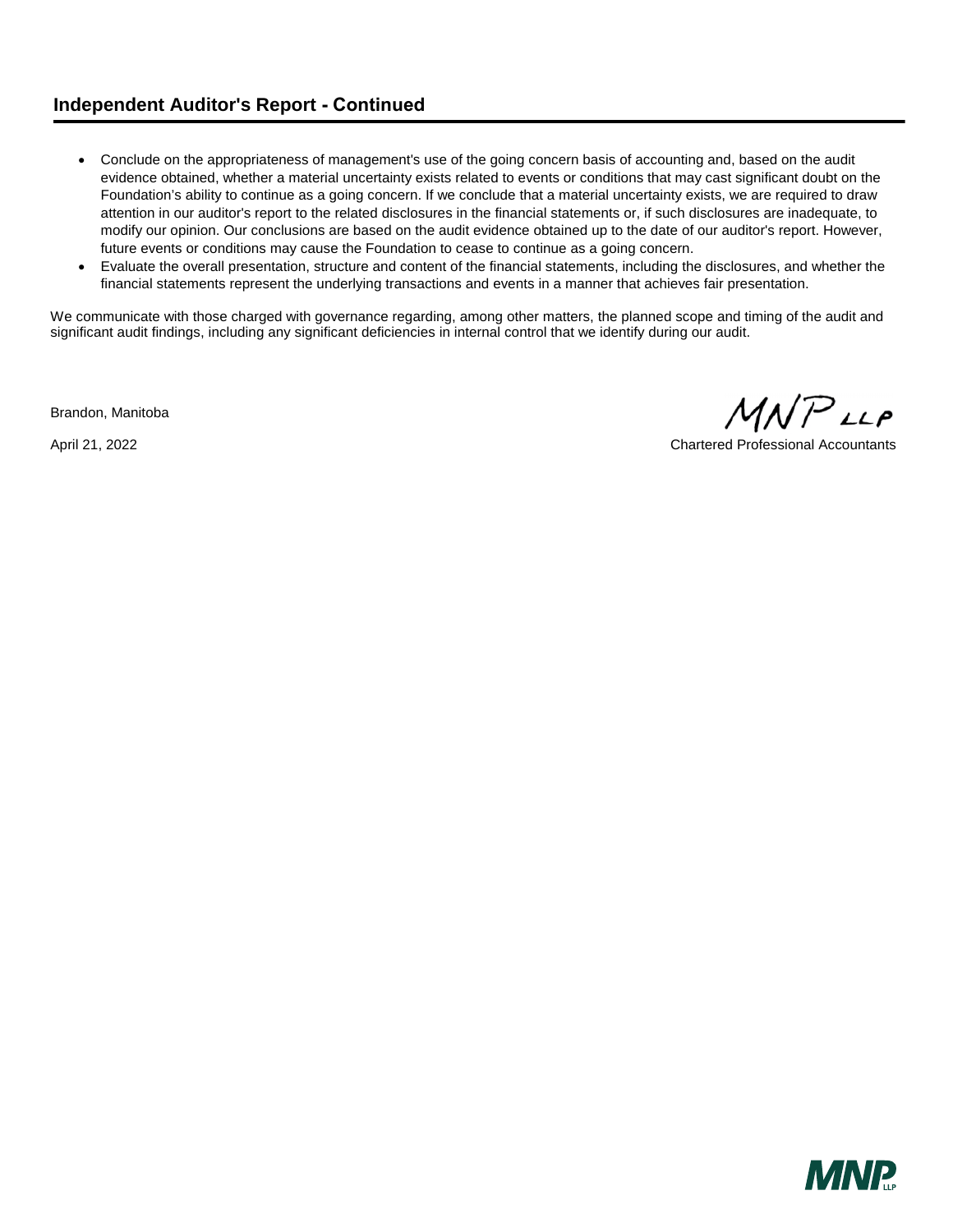# **The Killarney Foundation Inc. Statement of Financial Position**

*As at December 31, 2021*

|                                                 | <b>Operating</b><br><b>Fund</b> | <b>Designated</b><br><b>Endowment</b><br><b>Fund</b> | <b>Undesignated</b><br><b>Endowment</b><br><b>Fund</b> | 2021      | 2020      |
|-------------------------------------------------|---------------------------------|------------------------------------------------------|--------------------------------------------------------|-----------|-----------|
| <b>Assets</b>                                   |                                 |                                                      |                                                        |           |           |
| <b>Current</b>                                  |                                 |                                                      |                                                        |           |           |
| Cash                                            | 7,328                           | 159,532                                              | 186,150                                                | 353,010   | 107,442   |
| Accounts receivable                             | 172                             | 6,335                                                | 7,394                                                  | 13,901    | 15,660    |
| Term deposit (Note 4)                           | ٠                               |                                                      | $\blacksquare$                                         | ۰         | 153,798   |
|                                                 | 7,500                           | 165,867                                              | 193,544                                                | 366,911   | 276,900   |
| Investments (Note 5)                            | $\overline{\phantom{a}}$        | 4,035,039                                            | 4,638,192                                              | 8,673,231 | 7,842,063 |
|                                                 | 7,500                           | 4,200,906                                            | 4,831,736                                              | 9,040,142 | 8,118,963 |
| <b>Liabilities</b>                              |                                 |                                                      |                                                        |           |           |
| <b>Current</b><br>Accounts payable and accruals | 7,500                           | 5,625                                                | 38,412                                                 | 51,537    | 92,391    |
|                                                 |                                 |                                                      |                                                        |           |           |
| Commitments (Note 6)                            |                                 |                                                      |                                                        |           |           |
| <b>Net Assets</b>                               |                                 |                                                      |                                                        |           |           |
| Net assets                                      | $\overline{\phantom{a}}$        | 4,195,281                                            | 4,793,324                                              | 8,988,605 | 8,026,572 |
|                                                 | 7,500                           | 4,200,906                                            | 4,831,736                                              | 9,040,142 | 8,118,963 |
| Approved on behalf of the Board                 |                                 |                                                      |                                                        |           |           |
|                                                 |                                 |                                                      |                                                        |           |           |

**Director Director**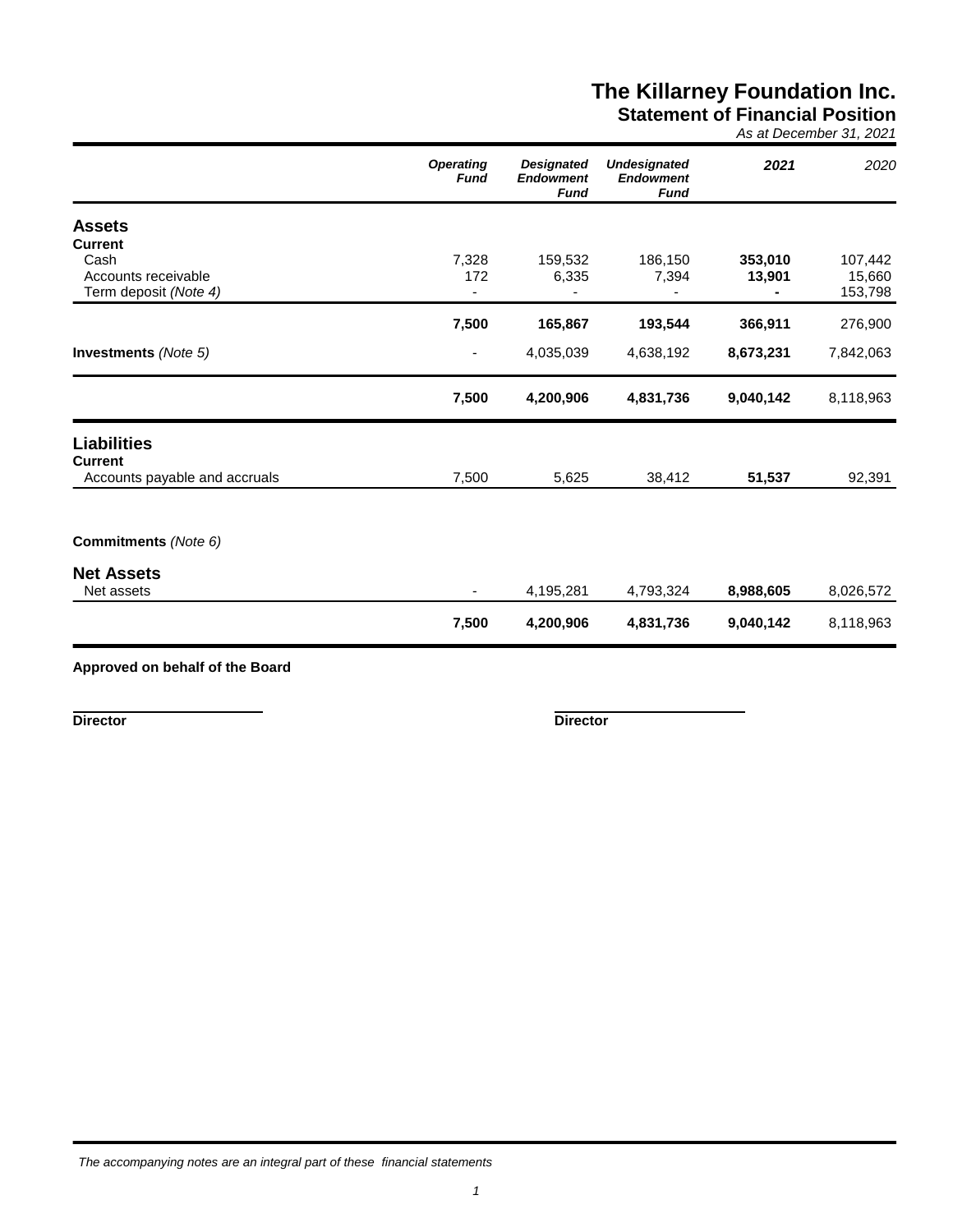# **Statement of Operations**

*For the year ended December 31, 2021*

|                                                                    | <b>Operating</b><br><b>Fund</b> | <b>Designated</b><br><b>Endowment</b><br><b>Fund</b> | <b>Undesignated</b><br><b>Endowment</b><br><b>Fund</b> | 2021    | 2020    |
|--------------------------------------------------------------------|---------------------------------|------------------------------------------------------|--------------------------------------------------------|---------|---------|
| <b>Revenue</b>                                                     |                                 |                                                      |                                                        |         |         |
| Flow-through contributions                                         |                                 |                                                      | 42,000                                                 | 42,000  | 115,625 |
| Grants                                                             |                                 |                                                      | 4,694                                                  | 4,694   | 89,500  |
| Interest and dividends                                             |                                 | 131,551                                              | 179,207                                                | 310,758 | 302,750 |
|                                                                    |                                 | 131,551                                              | 225,901                                                | 357,452 | 507,875 |
| <b>Expenses</b>                                                    |                                 |                                                      |                                                        |         |         |
| Conferences                                                        | 600                             |                                                      |                                                        | 600     |         |
| Advertising                                                        | 2,801                           |                                                      |                                                        | 2,801   | 2,091   |
| Consulting fees                                                    | 24,000                          |                                                      |                                                        | 24,000  | 24,000  |
| Grants (Note 7)                                                    |                                 | 61,841                                               | 119,781                                                | 181,622 | 390,024 |
| <b>Meals</b>                                                       | 121                             |                                                      |                                                        | 121     | 137     |
| Membership fees                                                    | 2,256                           |                                                      |                                                        | 2,256   |         |
| Professional fees                                                  | 54,597                          |                                                      |                                                        | 54,597  | 45,558  |
| <b>Supplies</b>                                                    | 3,090                           |                                                      |                                                        | 3,090   | 2,285   |
|                                                                    | 87,465                          | 61,841                                               | 119,781                                                | 269,087 | 464,095 |
| Excess (deficiency) of revenue over expenses<br>before other items | (87, 465)                       | 69,710                                               | 106,120                                                | 88,365  | 43,780  |
|                                                                    |                                 |                                                      |                                                        |         |         |
| <b>Other items</b>                                                 |                                 |                                                      |                                                        |         |         |
| Gain on held for trading assets                                    |                                 | 402,914                                              | 470,140                                                | 873,054 | 224,755 |
| Excess (deficiency) of revenue over expenses                       | (87, 465)                       | 472,624                                              | 576,260                                                | 961,419 | 268,535 |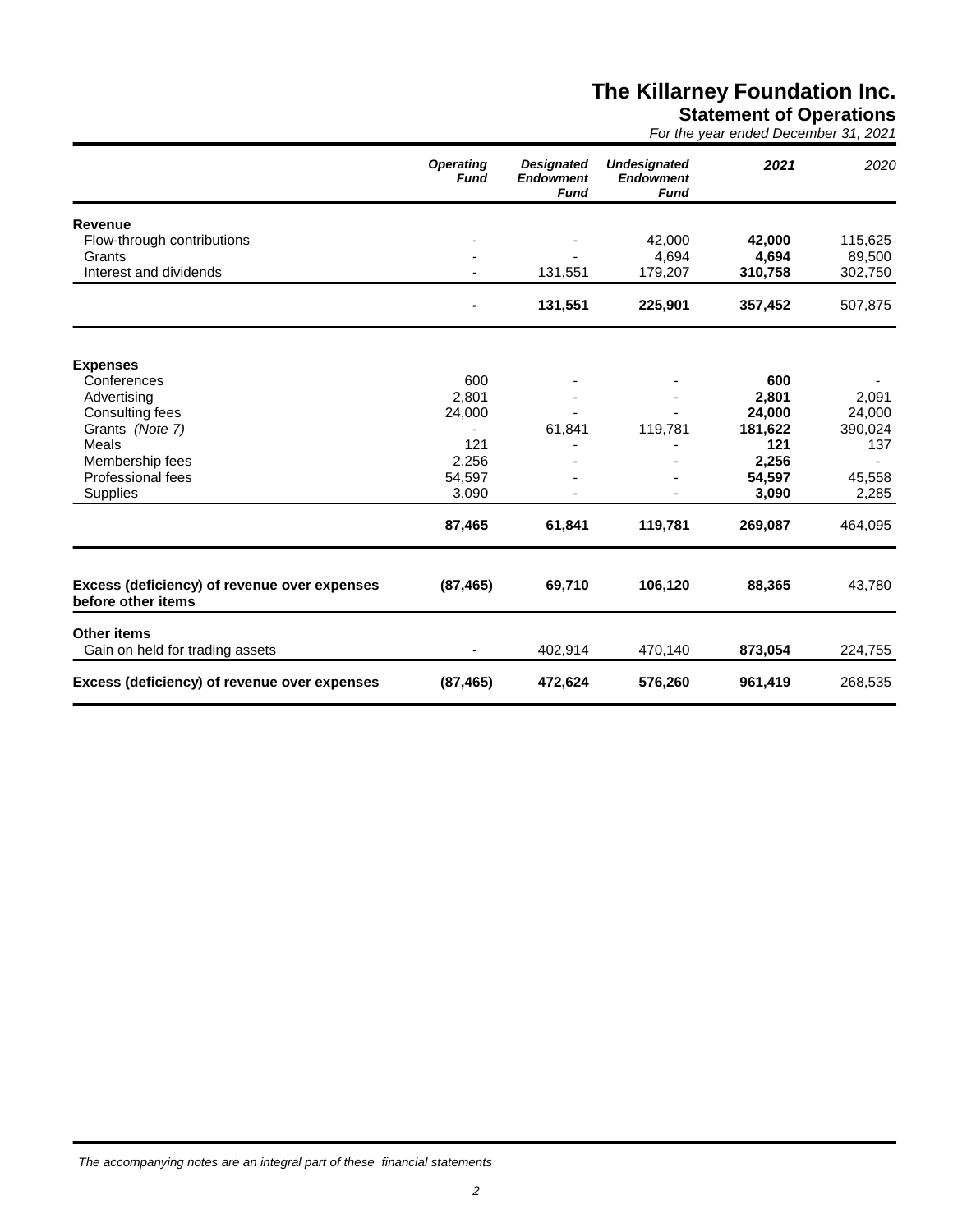**Statement of Changes in Net Assets**

| For the year ended December 31, 2021 |  |  |
|--------------------------------------|--|--|
|--------------------------------------|--|--|

|                                              | <b>Operating</b><br>Fund | <b>Designated</b><br><b>Endowment</b><br>Fund | <b>Undesignated</b><br><b>Endowment</b><br><b>Fund</b> | 2021      | 2020      |
|----------------------------------------------|--------------------------|-----------------------------------------------|--------------------------------------------------------|-----------|-----------|
| Net assets, beginning of year                | ٠                        | 3,712,285                                     | 4,314,287                                              | 8,026,572 | 7,406,738 |
| Excess (deficiency) of revenue over expenses | (87, 465)                | 472.624                                       | 576,260                                                | 961.419   | 268,535   |
| <b>Endowment contributions</b> (Note 8)      | $\overline{\phantom{a}}$ | 20.347                                        | 28.788                                                 | 49,135    | 378,572   |
| Net realized capital losses                  | $\overline{\phantom{a}}$ | (22, 392)                                     | (26, 129)                                              | (48, 521) | (27, 273) |
| <b>Inter-fund transfers</b> (Note 9)         | 87.465                   | 12.417                                        | (99, 882)                                              |           |           |
| Net assets, end of year                      | ٠                        | 4,195,281                                     | 4,793,324                                              | 8,988,605 | 8,026,572 |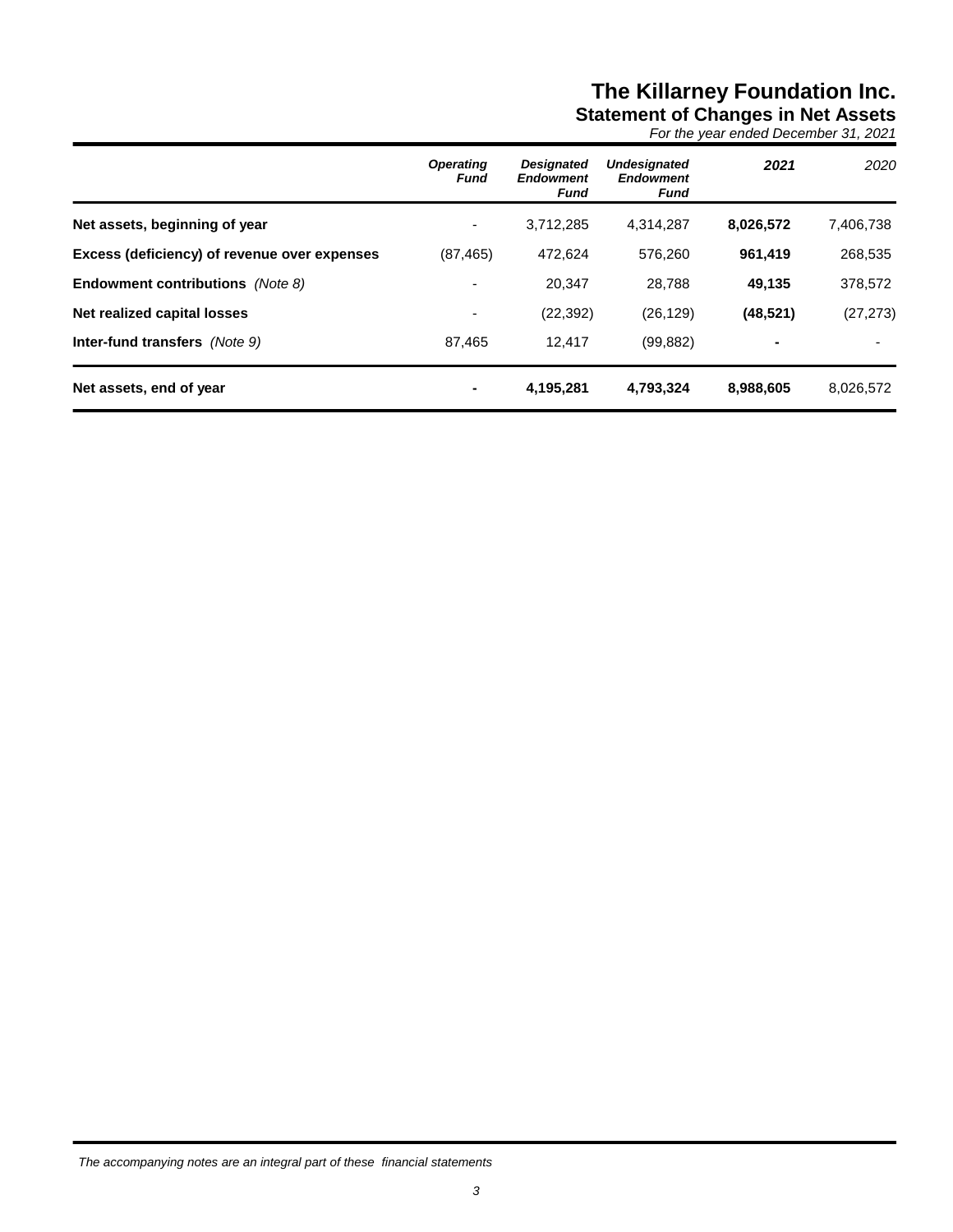# **Statement of Cash Flows**

*For the year ended December 31, 2021*

|                                                         | <b>Operating</b><br><b>Fund</b> | <b>Designated</b><br><b>Endowment</b><br><b>Fund</b> | <b>Undesignated</b><br><b>Endowment</b><br><b>Fund</b> | 2021        | 2020        |
|---------------------------------------------------------|---------------------------------|------------------------------------------------------|--------------------------------------------------------|-------------|-------------|
| Cash provided by (used for) the following<br>activities |                                 |                                                      |                                                        |             |             |
| <b>Operating activities</b>                             |                                 |                                                      |                                                        |             |             |
| Cash received from grantors                             |                                 |                                                      | 4,694                                                  | 4.694       | 89,500      |
| Cash received from contributors                         |                                 |                                                      | 42,000                                                 | 42,000      | 115,625     |
| Dividends and interest received                         |                                 | 143,277                                              | 167,183                                                | 310,460     | 295,917     |
| Cash paid - grants                                      |                                 | (141, 107)                                           | (81, 370)                                              | (222, 476)  | (409, 283)  |
| Cash paid - operating expenses                          | 132                             | (40, 364)                                            | (47,099)                                               | (87, 332)   | (74, 137)   |
|                                                         | 132                             | (38, 194)                                            | 85,408                                                 | 47,346      | 17,622      |
| <b>Financing</b>                                        |                                 |                                                      |                                                        |             |             |
| Endowment contributions received                        |                                 | 20,347                                               | 28,788                                                 | 49,135      | 378,572     |
| Net realized capital losses                             |                                 | (22, 392)                                            | (26,129)                                               | (48, 521)   | (27, 273)   |
|                                                         |                                 | (2,045)                                              | 2,659                                                  | 614         | 351,299     |
| <b>Investing</b>                                        |                                 |                                                      |                                                        |             |             |
| Purchase of investments                                 |                                 | (657,900)                                            | (902,061)                                              | (1,559,961) | (3,966,693) |
| Proceeds on investments sold                            |                                 | 811,118                                              | 946,451                                                | 1,757,569   | 3,554,250   |
|                                                         |                                 | 153,218                                              | 44.390                                                 | 197,608     | (412, 443)  |
| Increase (decrease) in cash resources                   | 132                             | 112,979                                              | 132,457                                                | 245,568     | (43, 522)   |
| Cash resources, beginning of year                       | 7,196                           | 46,553                                               | 53,693                                                 | 107,442     | 150,964     |
| Cash resources, end of year                             | 7,328                           | 159,532                                              | 186,150                                                | 353,010     | 107.442     |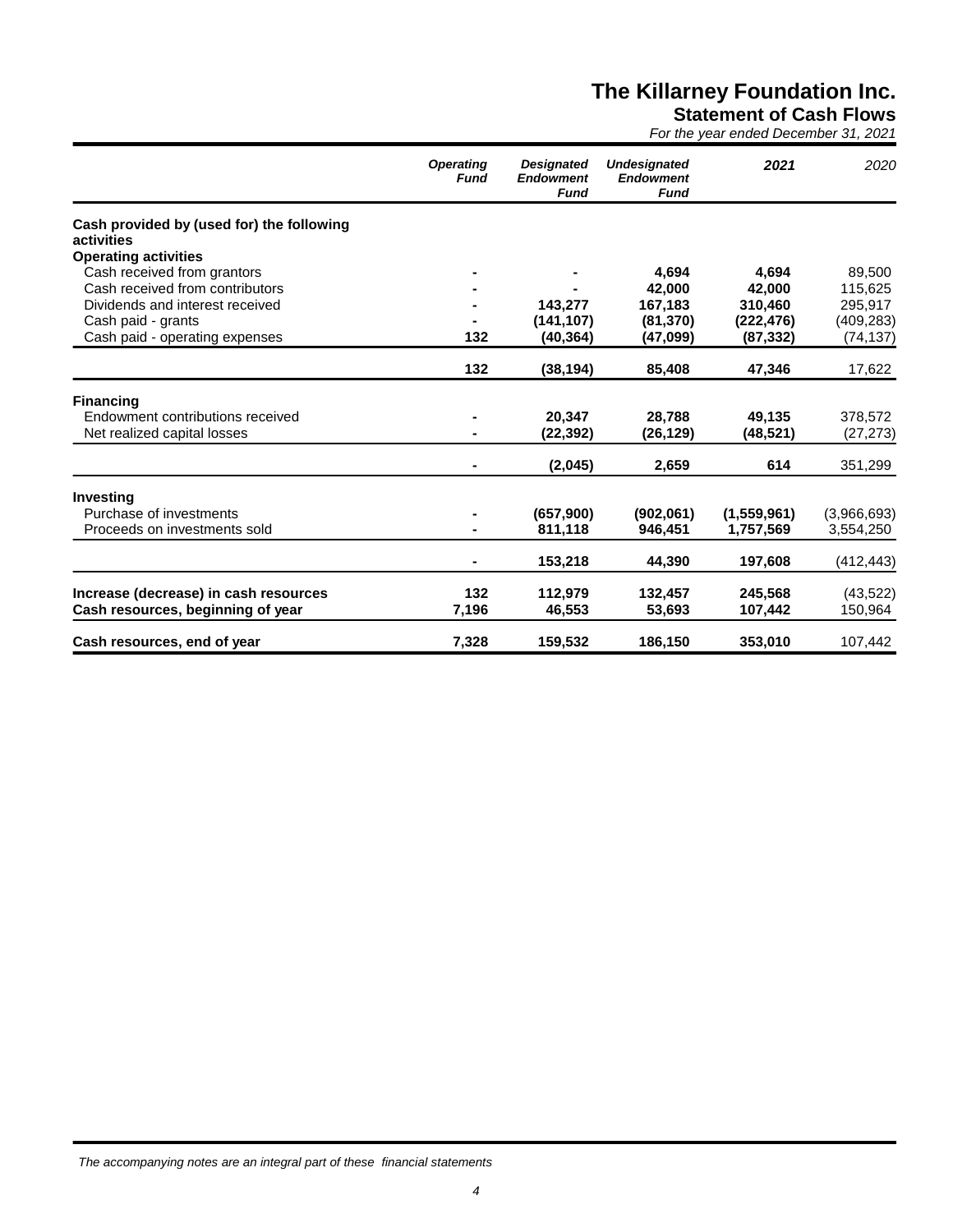## **1. Incorporation and operations**

The Killarney Foundation Inc. (the "Foundation") was incorporated under the laws of the Province of Manitoba as a not-forprofit organization and is a registered charity under the Income Tax Act.

## **2. Organization**

The Killarney Foundation Inc. is a registered community fund established to support cultural, educational, recreational and charitable purposes in the Municipality of Killarney-Turtle Mountain and surrounding area.

The Foundation has a permanent pool of capital made up of gifts and bequests, carefully invested, which provides a perpetual stream of income to assist and support the changing needs of the community.

#### **3. Significant accounting policies**

The financial statements have been prepared in accordance with Canadian accounting standards for not-for-profit organizations set out in Part III of the CPA Canada Handbook - Accounting, as issued by the Accounting Standards Board in Canada, which are part of Canadian generally accepted accounting principles, using the following significant accounting policies:

## *Fund accounting*

In order to ensure observance of limitations and restrictions placed on the use of resources available to the Foundation, the accounts are maintained on a fund accounting basis. Accordingly, resources are classified for accounting and reporting purposes into funds. These funds are held in accordance with the objectives specified by the contributors or in accordance with the directives issued by the Board of Directors.

Three funds are maintained: Operating Fund, Designated Endowment Fund and Undesignated Endowment Fund.

The Operating Fund is used to account for all expenses related to general and ancillary operations of the Foundation. Funds are transferred from the Endowment Funds to the Operating Fund to cover the administrative costs of the Foundation. The Designated Endowment Fund has been allocated its share of administrative overhead by the Board of Directors based on the average number of units held in the fund during the year. During the year an average of 46.15% (2020 - 46.44%) of all investments were held in the Designated Endowment Fund, therefore 46.15% of the administrative overhead has been allocated to the fund. The Undesignated Endowment Fund is allocated the remaining administrative costs.

The Designated and Undesignated Endowment Funds are restricted funds used to account for monies for specific purposes. Contributions are in the form of endowments from which only the income earned is expendable. In situations where contributions are specified to be used for operating purposes, the contributions would be fully expended.

#### *Revenue recognition*

The Foundation uses the deferral method of accounting for contributions and reports on a fund accounting basis. The Designated Endowment Fund contributions are recognized as revenue of the appropriate fund in the year in which the related expenses are incurred. The Undesignated Endowment Fund and Operating Fund contributions are recognized as revenue when received or receivable if the amount to be received can be reasonably estimated and collection is reasonably assured.

Endowment contributions are recognized as direct increases in the Endowment Fund balances. Restricted investment income is recognized in the appropriate deferred contribution balance or in net assets depending on the nature of the restrictions. Unrestricted investment income is recognized as revenue when earned.

Gains and losses on disposals of investments are reflected directly in the Endowment Funds. For the year, net capital losses realized were \$48,521 (2020 - net capital losses of \$27,273).

Pledges are recognized as revenue when the amount to be received can be reasonably estimated and ultimate collection is reasonably assured. At December 31, 2021 the Foundation has no pledges receivable.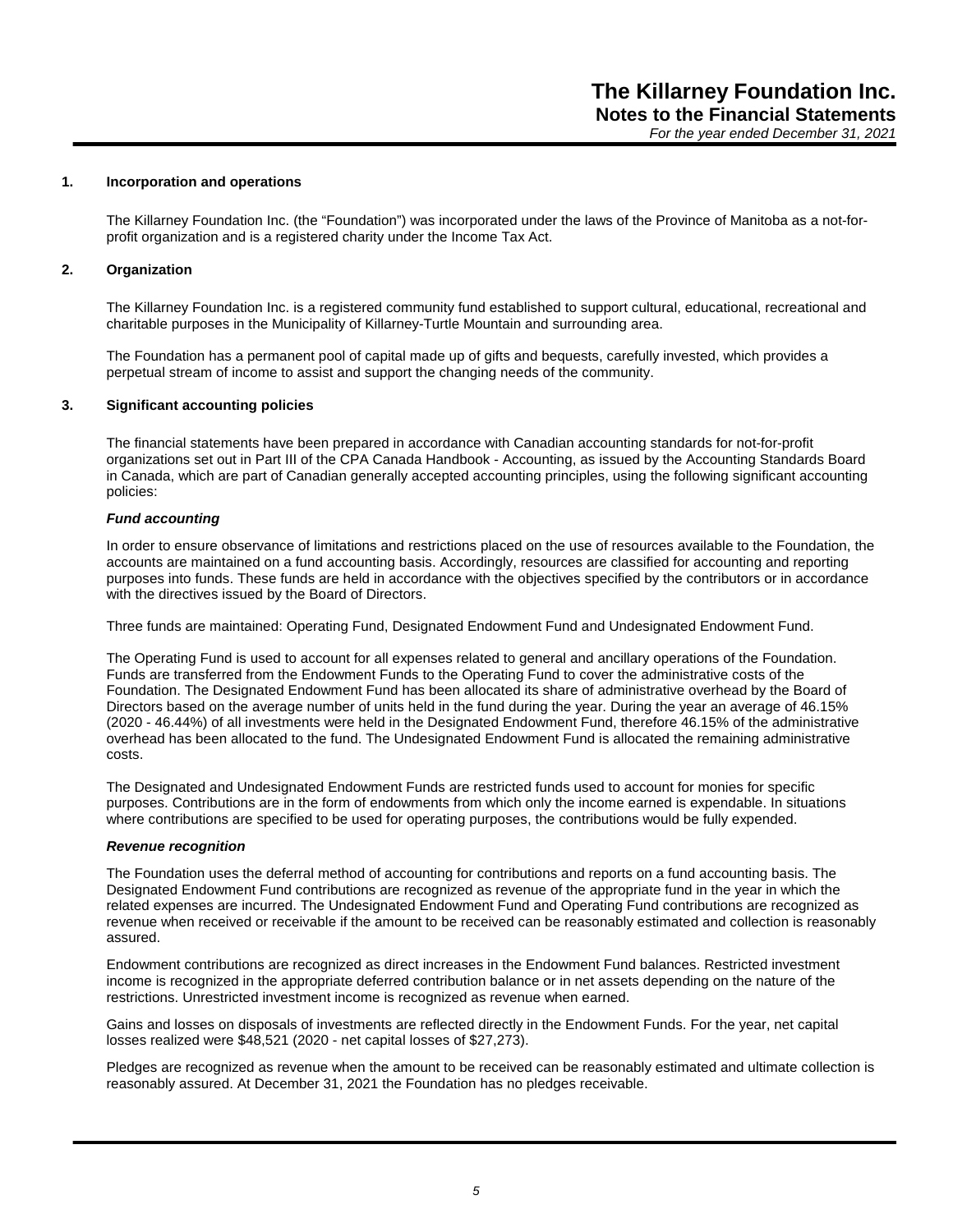# *For the year ended December 31, 2021*

# **3. Significant accounting policies** *(Continued from previous page)*

#### *Accounts receivable*

The accounts receivable consist mainly of accrued interest receivable and are recorded with no allowance for doubtful accounts.

## *Financial instruments*

The Foundation recognizes its financial instruments when the Foundation becomes party to the contractual provisions of the financial instrument. All financial instruments are initially recorded at their fair value, including financial assets and liabilities originated and issued in a related party transaction with management.

At initial recognition, the Foundation may irrevocably elect to subsequently measure any financial instrument at fair value. The Foundation has not made such an election. Cash and long-term investments have been designated to be subsequently measured at their fair value.

The Foundation subsequently measures long-term investments quoted in an active market and all derivative instruments at fair value. Fair value is determined by reference to quoted market prices. Long-term investments not quoted in an active market and derivatives that are linked to, and must be settled by delivery of, unquoted equity instruments of another entity, are subsequently measured at cost less impairment. As of December 31, 2021, all long-term investments have quotes in an active market.

All other financial assets and liabilities are subsequently measured at amortized cost.

Transaction costs and financing fees directly attributable to the origination, acquisition, issuance or assumption of financial instruments subsequently measured at fair value are immediately recognized in the statement of operations for the current period. Conversely, transaction costs and financing fees are added to the carrying amount for those financial instruments subsequently measured at cost or amortized cost.

The carrying values of financial assets measured at amortized cost or fair value are as follows:

|                                              | 2021      | 2020      |
|----------------------------------------------|-----------|-----------|
| Financial assets measured at fair value:     |           |           |
| Cash                                         | 353,010   | 107.442   |
| Investments                                  | 8.673.231 | 7.842.063 |
| Financial assets measured at amortized cost: |           |           |
| Accounts receivable                          | 13.728    | 15.356    |
| Term deposit                                 | ۰         | 153.798   |
|                                              |           |           |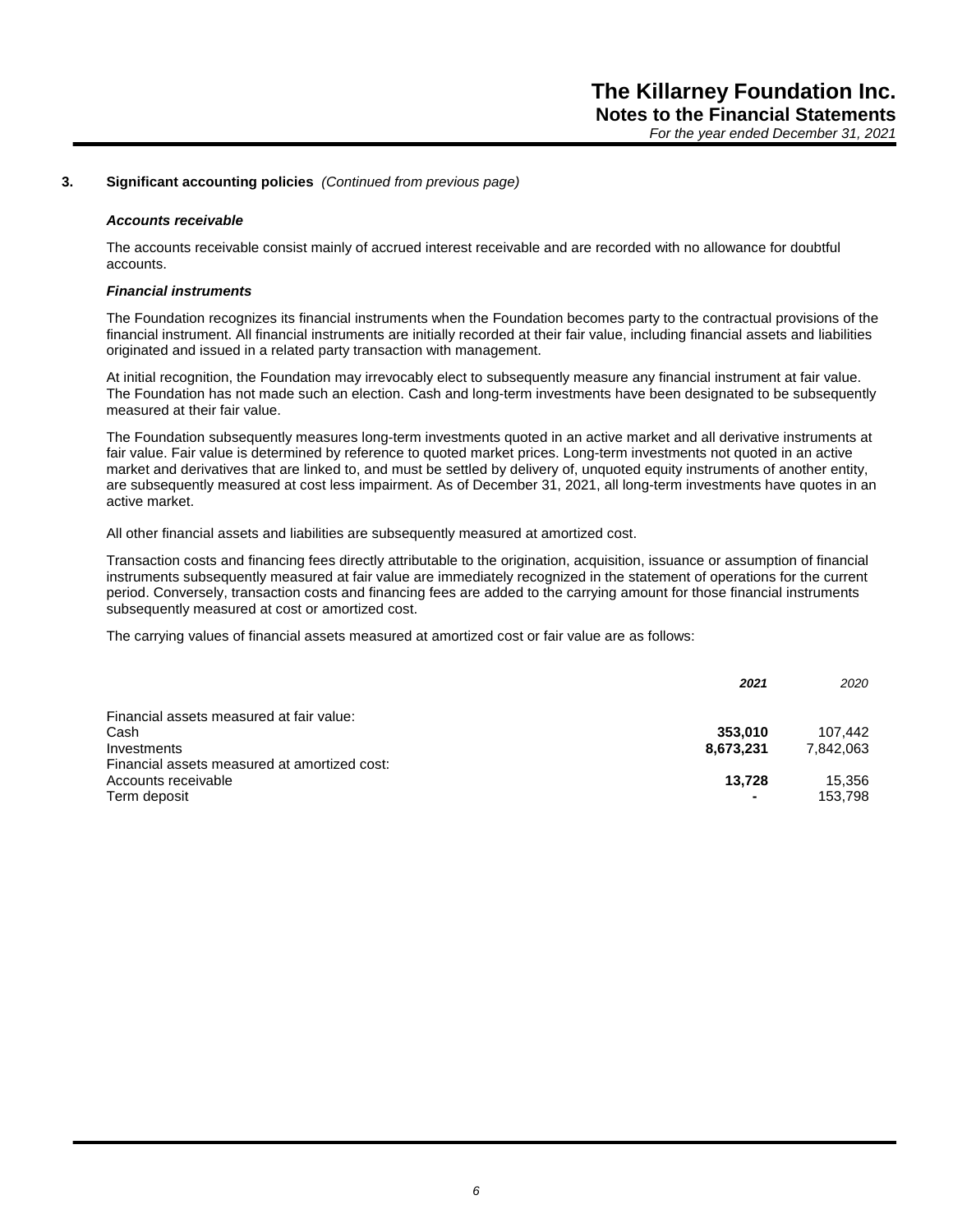*For the year ended December 31, 2021*

# **3. Significant accounting policies** *(Continued from previous page)*

#### Financial asset impairment

The Foundation assesses impairment of all of its financial assets measured at cost or amortized cost. The Foundation groups assets for impairment testing when available information is not sufficient to permit identification of each individually impaired financial asset in the group. Management considers whether the issuer is having significant financial difficulty or whether there has been a breach in contract, such as a default or delinguency in interest or principal payments in determining whether objective evidence of impairment exists. When there is an indication of impairment, the Foundation determines whether it has resulted in a significant adverse change in the expected timing or amount of future cash flows during the year. If so, the Foundation reduces the carrying amount of any impaired financial assets to the highest of: the present value of cash flows expected to be generated by holding the assets; the amount that could be realized by selling the assets; and the amount expected to be realized by exercising any rights to collateral held against those assets. Any impairment, which is not considered temporary, is included in the current year statement of operations.

The Foundation reverses impairment losses on financial assets when there is a decrease in impairment and the decrease can be objectively related to an event occurring after the impairment loss was recognized. The amount of the reversal is recognized in the statement of operations in the year the reversal occurs.

#### *Measurement uncertainty (use of estimates)*

The preparation of financial statements in conformity with Canadian accounting standards for not-for-profit organizations requires management to make estimates and assumptions that affect the reported amounts of assets and liabilities and disclosure of contingent assets and liabilities at the date of the financial statements, and the reported amounts of revenue and expenses during the reporting period.

These estimates and assumptions are reviewed periodically and, as adjustments become necessary they are reported in excess of revenues and expenses in the periods in which they become known.

Measurement uncertainty applies to the allocation between designated and undesignated amounts reported on the statement of financial position of the Foundation.

#### *Contributed services*

Volunteers contribute approximately 70 hours per year to assist the Killarney Foundation Inc. in carrying out its servicedelivery activities. Because of the difficulty of determining their fair value, contributed services are not recognized in the financial statements.

# **4. Term deposit**

A term deposit, was held with Canadian Imperial Bank of Commerce, consists of one short-term Guaranteed Investment Certificate of \$NIL (2020 - \$153,798) earning interest at a rate of NIL% (2020 - 2.20%), matured December 2021.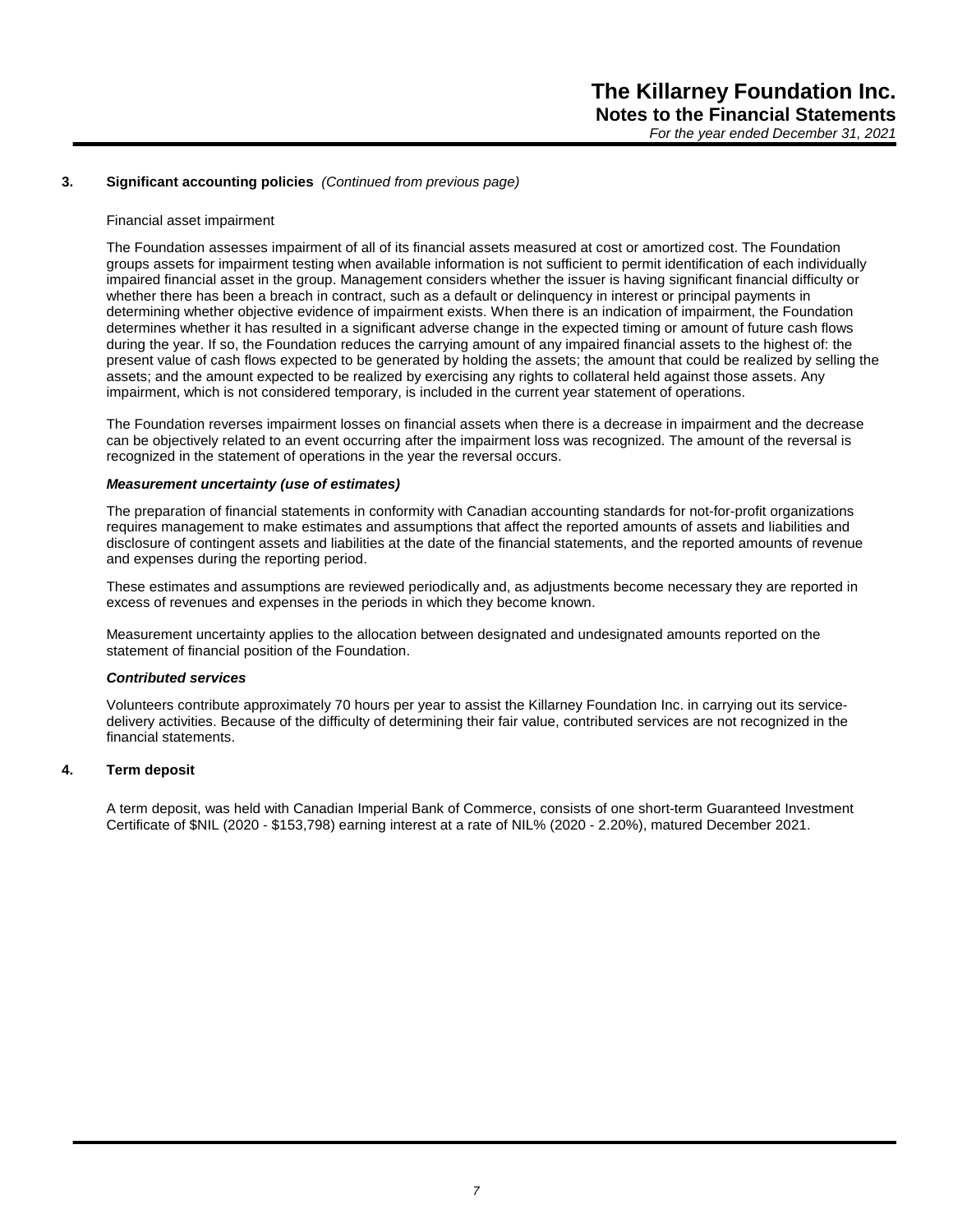**Notes to the Financial Statements**

# *For the year ended December 31, 2021*

# **5. Investments**

|                                                                     | 2021                               |           | 2020                               |           |
|---------------------------------------------------------------------|------------------------------------|-----------|------------------------------------|-----------|
|                                                                     | <b>Fair Market</b><br><b>Value</b> | Cost      | <b>Fair Market</b><br><b>Value</b> | Cost      |
| <b>DESIGNATED</b><br>Investment in Bonds and Debentures:            |                                    |           |                                    |           |
| <b>Provincial Government</b>                                        | 28,459                             | 27,630    | 29,868                             | 27,803    |
| Corporate/Guaranteed Certificates                                   | 800,163                            | 787,137   | 920,676                            | 885,928   |
|                                                                     | 828,622                            | 814,767   | 950,544                            | 913,731   |
| <b>Investment in Shares:</b>                                        |                                    |           |                                    |           |
| Canadian & International Equities                                   | 2,808,417                          | 1,957,179 | 2,486,558                          | 2,101,084 |
| <b>Investment in Mutual Funds</b>                                   | 334,000                            | 328,596   | 174,363                            | 174,363   |
| Winnipeg Foundation                                                 | 59,459                             | 45,298    | 56,049                             | 45,298    |
| <b>Investment in Mineral Rights</b>                                 | 4,541                              | 4,541     | 4,558                              | 4,558     |
|                                                                     | 64,000                             | 49,839    | 60,607                             | 49,856    |
|                                                                     | 4,035,039                          | 3,150,381 | 3,672,072                          | 3,239,034 |
| <b>UNDESIGNATED</b>                                                 |                                    |           |                                    |           |
| Investment in Bonds and Debentures:<br><b>Provincial Government</b> | 33,208                             | 32,241    | 34.449                             | 32,068    |
| Corporate/Guaranteed Certificates                                   | 933,678                            | 918,479   | 1,061,900                          | 1,021,821 |
|                                                                     | 966,886                            | 950,720   | 1,096,349                          | 1,053,889 |
| Investment in Shares:                                               |                                    |           |                                    |           |
| Canadian & International Equities                                   | 3,277,033                          | 2,283,756 | 2,867,976                          | 2,423,373 |
| <b>Investment in Savings Account</b>                                | 389,732                            | 383,426   | 201,108                            | 204,108   |
| Investment in Mineral Rights:                                       | 4,541                              | 4,541     | 4,558                              | 4,558     |
|                                                                     | 4,638,192                          | 3,622,443 | 4,169,991                          | 3,682,928 |
| <b>Total Investment</b>                                             | 8,673,231                          | 6,772,824 | 7,842,063                          | 6,921,962 |

The Foundation's financial instruments that are exposed to interest rate risk are long-term investments. As of December 31, 2021, interest rates associated with corporate and provincial bonds range from 2.088% - 5.250% (2020 - 2.09% - 5.25%) with maturity dates from 2022 to 2030 (2020 - 2021 to 2030).

# **6. Commitments**

As at December 31, 2021, the Foundation has grant commitments for designated funds of \$5,625 (2020 - \$84,891) and for undesignated funds of \$38,412 (2020 - \$NIL).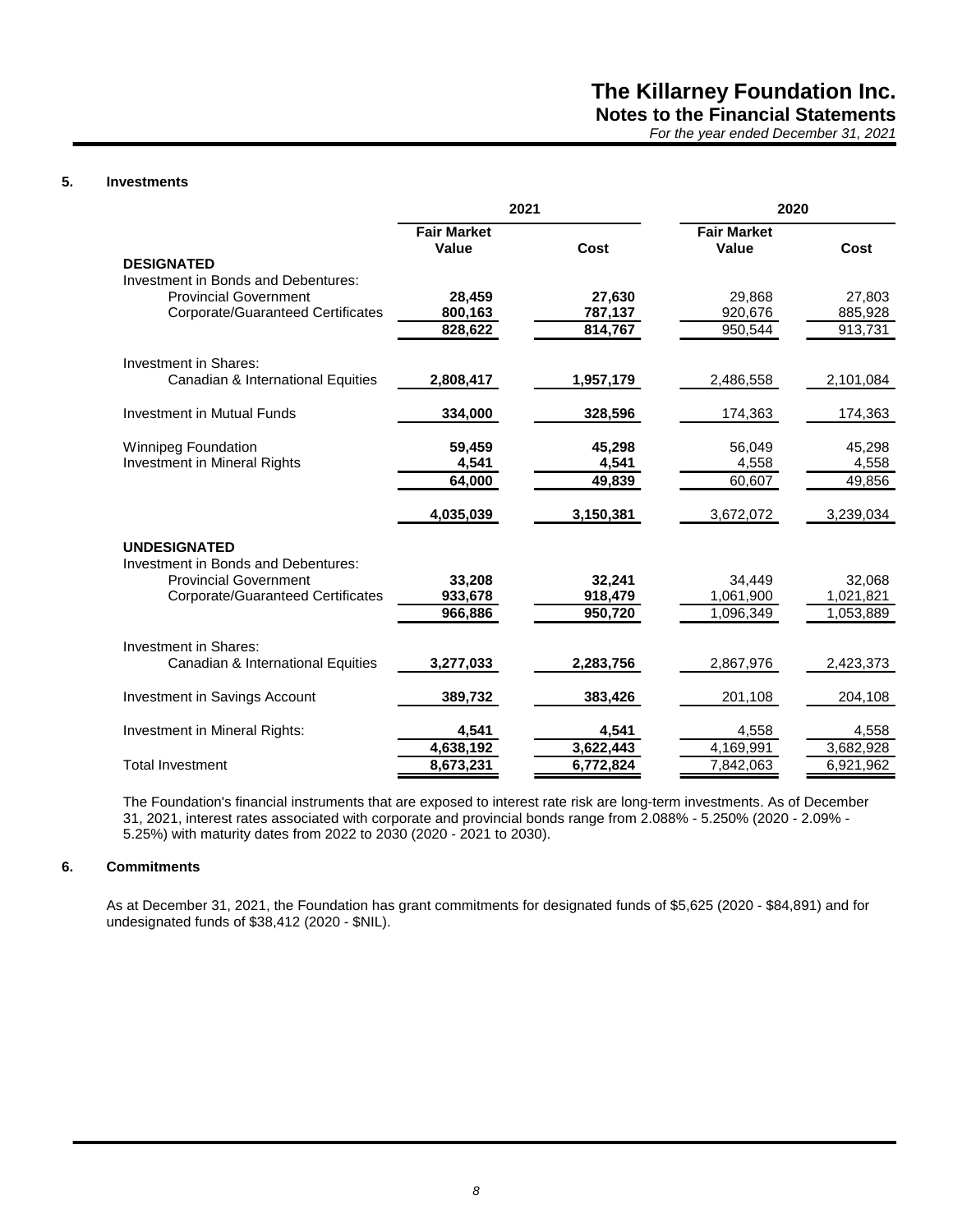# **7. Grants**

|                                                               | 2021           | 2020    |
|---------------------------------------------------------------|----------------|---------|
| <b>Designated</b>                                             |                |         |
| Air Greenway Ltd.                                             | 430            | 438     |
| Brandon University - scholarships                             | $\blacksquare$ | 5,650   |
| <b>Community Florist &amp; Gifts</b>                          | 336            |         |
| Holy Trinity Anglican Church                                  | 4,249          | 2,012   |
| Jamestown University                                          |                | 1,250   |
| Killarney Food Bank                                           | 397            | 188     |
| Killarney Lakeside Golf Club                                  | 299            |         |
| <b>Killarney United Church</b>                                | 7,236          | 3,426   |
| Kinsmen Club of Killarney                                     | 1,050          | 900     |
| Manitoba Emergency Service College                            |                | 1.000   |
| Municipality of Clanwilliam-Erickson                          | 4,059          | 1,167   |
| Municipality of Harrison-Park                                 | 11,955         | 11,241  |
| Municipality of Killarney-Turtle Mountain                     | 10,285         | 12,138  |
| <b>Prairie Mountain RHA</b>                                   | 1,187          | 66,704  |
| Rural Municipality of Argyle                                  |                | 14,297  |
| Scholarship - other                                           | 17,425         |         |
| Sierra Cuvelier                                               |                | 125     |
| Tri-Lake Health Centre Palliative Care                        | 1,451          | 1,287   |
| Turtle Mountain Flywheel Club                                 | 1,482          | 702     |
| <b>Turtle Mountain School Division</b>                        |                | 4,244   |
| University of Calgary - scholarships                          |                | 3,875   |
|                                                               |                | 2,700   |
| University of Manitoba - scholarships<br>University of Regina |                | 4,100   |
| University of Waterloo                                        |                | 1,100   |
|                                                               |                |         |
|                                                               | 61,841         | 138,544 |
| Undesignated                                                  |                |         |
| <b>Assiniboine Community College</b>                          |                | 1,250   |
| Habitat for Humanity                                          | 5,000          |         |
| Killarney Kiddie Korner                                       |                | 11,351  |
| Killarney Turtle Mountain Arts Council                        | 1.500          | 5,279   |
| Municipality of Killarney-Turtle Mountain                     | 48,479         | 14.050  |
| Killarney Food Bank                                           |                | 5,000   |
| Pass through funding - Prairie Mountain RHA                   |                | 112,500 |
| Pass through funding - Other                                  |                | 3,375   |
| <b>Prairie Mountain RHA</b>                                   | 35,812         | 70,000  |
| Rock Lake United Church                                       | 1,000          |         |
| Royal Canadian Legion Branch No. 25                           | $\blacksquare$ | 7,675   |
|                                                               |                |         |
| Scholarships                                                  | 10,000         | 16.000  |
| Turtle Mountain School Division                               | 17,990         |         |
| University of Calgary                                         |                | 2,500   |
| University of Regina                                          |                | 2,500   |
|                                                               | 119,781        | 251,480 |
|                                                               | 181,622        | 390,024 |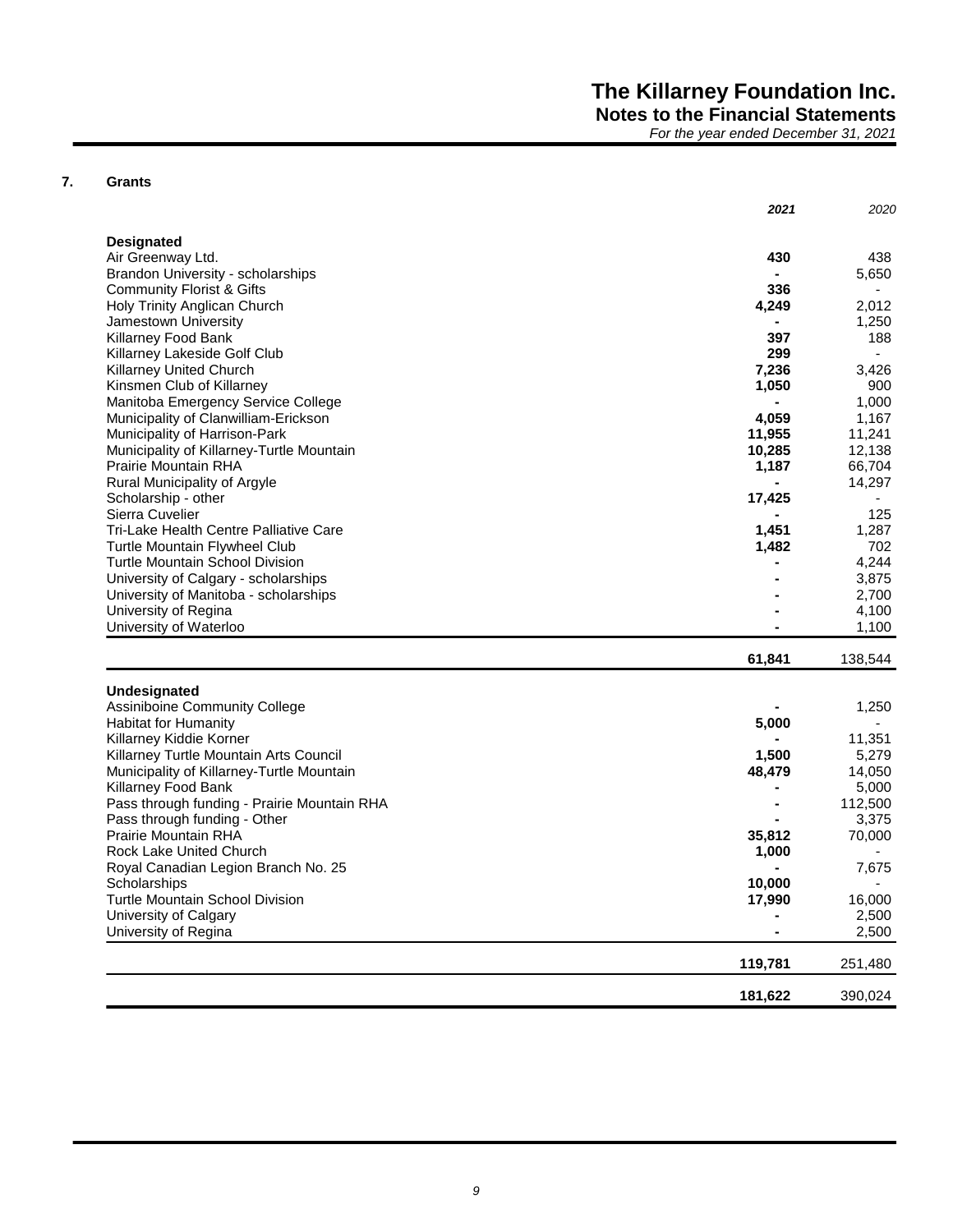*For the year ended December 31, 2021*

| 8. | <b>Endowment contributions</b>                                                                                                                                                                                                                                                                                                                                                                                                                                                                                                             |                                                                                                                                                     |
|----|--------------------------------------------------------------------------------------------------------------------------------------------------------------------------------------------------------------------------------------------------------------------------------------------------------------------------------------------------------------------------------------------------------------------------------------------------------------------------------------------------------------------------------------------|-----------------------------------------------------------------------------------------------------------------------------------------------------|
|    | <b>Total Contributions prior to 2021</b>                                                                                                                                                                                                                                                                                                                                                                                                                                                                                                   | \$6,457,748**                                                                                                                                       |
|    | <b>2021 Donations</b>                                                                                                                                                                                                                                                                                                                                                                                                                                                                                                                      |                                                                                                                                                     |
|    | <b>Baldur Area Fund</b><br>Benevity (Royal Bank)<br>Lillian Cameron<br><b>Armand Desrochers</b><br>Gerald Dybish<br>Merle Gie<br>Louis Levreault<br>Robert Ramage<br>Marion Reykdal<br>Rural Municipality of Argyle<br>United Way<br>Collen Vanwynsberghe<br><b>Winnipeg Foundation</b>                                                                                                                                                                                                                                                    | 500<br>50<br>150<br>100<br>50<br>150<br>25<br>100<br>1,282<br>40<br>75<br>50                                                                        |
|    | <b>Tri-Lake Hospital Fund</b><br>Carman Collegiate Staff<br>Chapman Motors Ltd.<br>James Coe<br>Dairy Farmers of Manitoba<br>Wayne Drummond<br>Carole English<br>Darcy Gerow<br>William Gibson<br><b>William Giesbrecht</b><br>Roger Hagberg<br>Walter & Sharon Hilhorst<br>Chris Hunt<br>Bob Jewsbury<br>Maureen Johnson<br>Alvin Jones<br>Estate of Janet LaForest<br>Manitoba Trucking Association<br>Darwin Morrison<br>Anne Morrow<br>Garth Nichol<br><b>Frank Plaxton</b><br>Dianne Taylor<br>William Thiessen<br>Shelley Wedderburn | 50<br>50<br>100<br>100<br>20<br>30<br>50<br>50<br>120<br>15<br>20<br>100<br>50<br>50<br>50<br>5,000<br>50<br>25<br>25<br>75<br>25<br>50<br>50<br>25 |
|    | <b>Sandy Lake Fund</b><br>Leana Cinesi<br>Andy & Michelle Depner<br>Linda Lewandoski<br>Dale Lyle<br>Potash Corporation of Saskatchewan<br>William Wynn                                                                                                                                                                                                                                                                                                                                                                                    | 100<br>100<br>500<br>600<br>250<br>50                                                                                                               |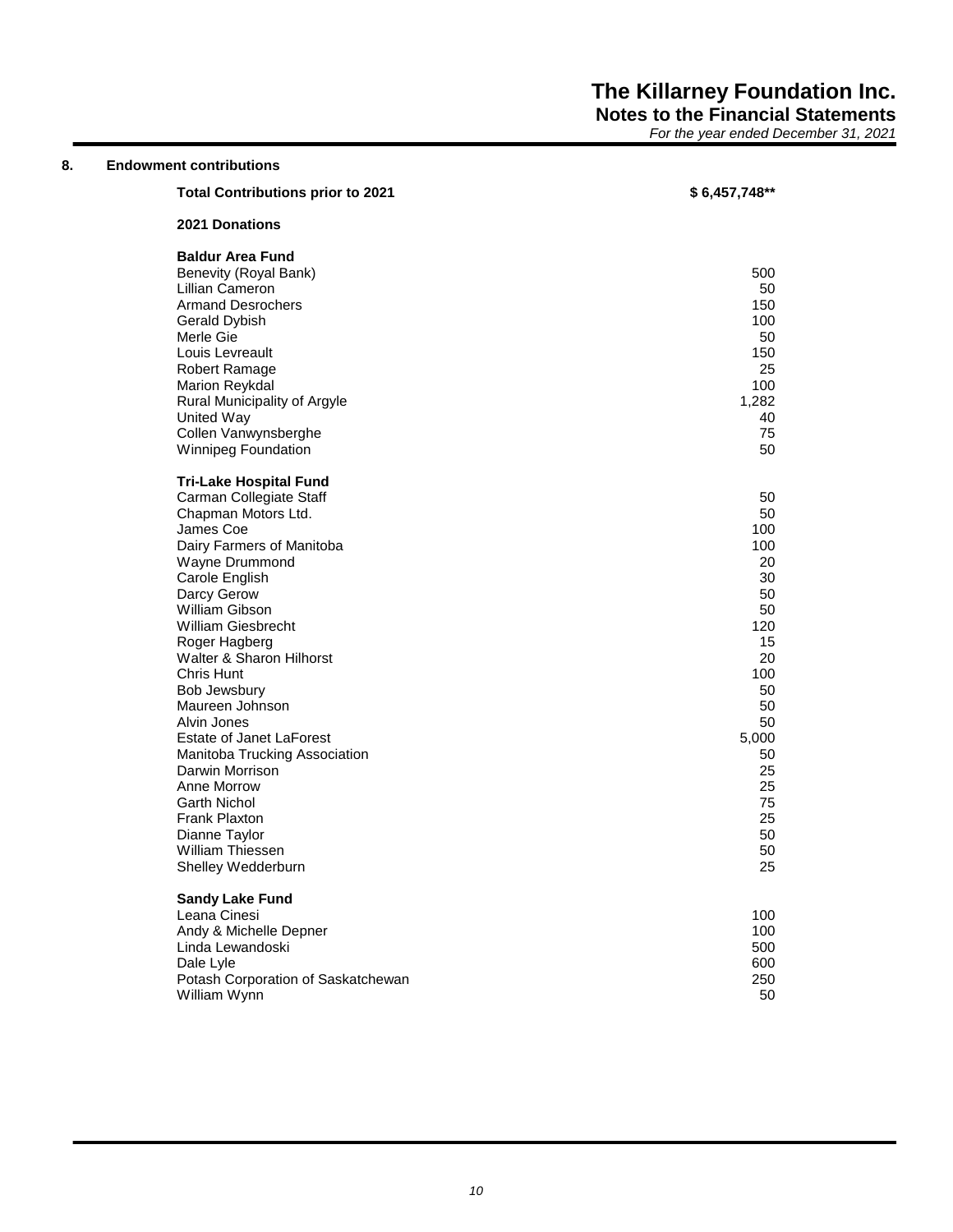| <b>dowment contributions</b> (Continued from previous page)   |             |
|---------------------------------------------------------------|-------------|
| <b>Killarney Golf Course Fund</b>                             | 100         |
| Kelly Bedford                                                 | 100         |
| Lori Bedford                                                  | 100         |
| Mary Bedford                                                  | 100         |
| <b>Terry Bedford</b>                                          | 50          |
| Michelle Dyck                                                 | 100         |
| James Muzeen and Patricia Pugh                                | 250         |
|                                                               |             |
| Municipality of Clanwilliam-Erickson Fund                     |             |
| <b>Annette Beatty</b>                                         | 100         |
| Laurence Bertram                                              | 1,000       |
| Archie Campbell                                               | 20          |
| Century 21 - Westman Realty                                   | 200         |
| <b>Barbara Clarke</b>                                         | 100         |
| Erickson Legion Bingo Fund                                    | 500         |
| <b>Quinn Greavett</b>                                         | 75          |
| Tami Johnson                                                  | 200         |
| Norval Lee                                                    | 1,000       |
| Evelyn Lewandoski                                             | 1,000       |
| <b>Margaret Neauls</b>                                        | 100         |
| <b>Brian Schnell</b>                                          | 500         |
| Valerie Soltys                                                | 250         |
| Winnipeg Foundation                                           | 50          |
|                                                               |             |
| <b>Lakeland Regional Library Fund</b><br><b>Heather Sabad</b> | 200         |
|                                                               | 2,000       |
| Janet Heming                                                  |             |
| <b>Killarney Beautification Fund</b>                          |             |
| Janet Heming                                                  | 2,000       |
|                                                               |             |
| <b>Other Donations</b>                                        |             |
| Robert Benny                                                  | 2,500       |
| <b>Chapman Motors</b>                                         | 1,050       |
| Estate of Linda Kautz                                         | 1,000       |
| Killarney & Area Donor's Choice                               | 4,266       |
| Anonymous                                                     | 5,934       |
| Dennis & Betty Turner                                         | 1,000       |
| Winnipeg Foundation                                           | 9,617       |
| Various                                                       | 3,421       |
|                                                               |             |
| <b>Total 2021 Donations</b>                                   | 49,135      |
| Total donations to December 31, 2021                          | \$6,506,883 |

**8. Endowment contributions** *(Continued from previous page)*

**\*\*** The total contributions prior to 2020 balance previously included accumulated capital income and gains from the past five years. Total contributions have now been adjusted to reflect donations only. This adjustment has no impact to the Foundation's financial statements.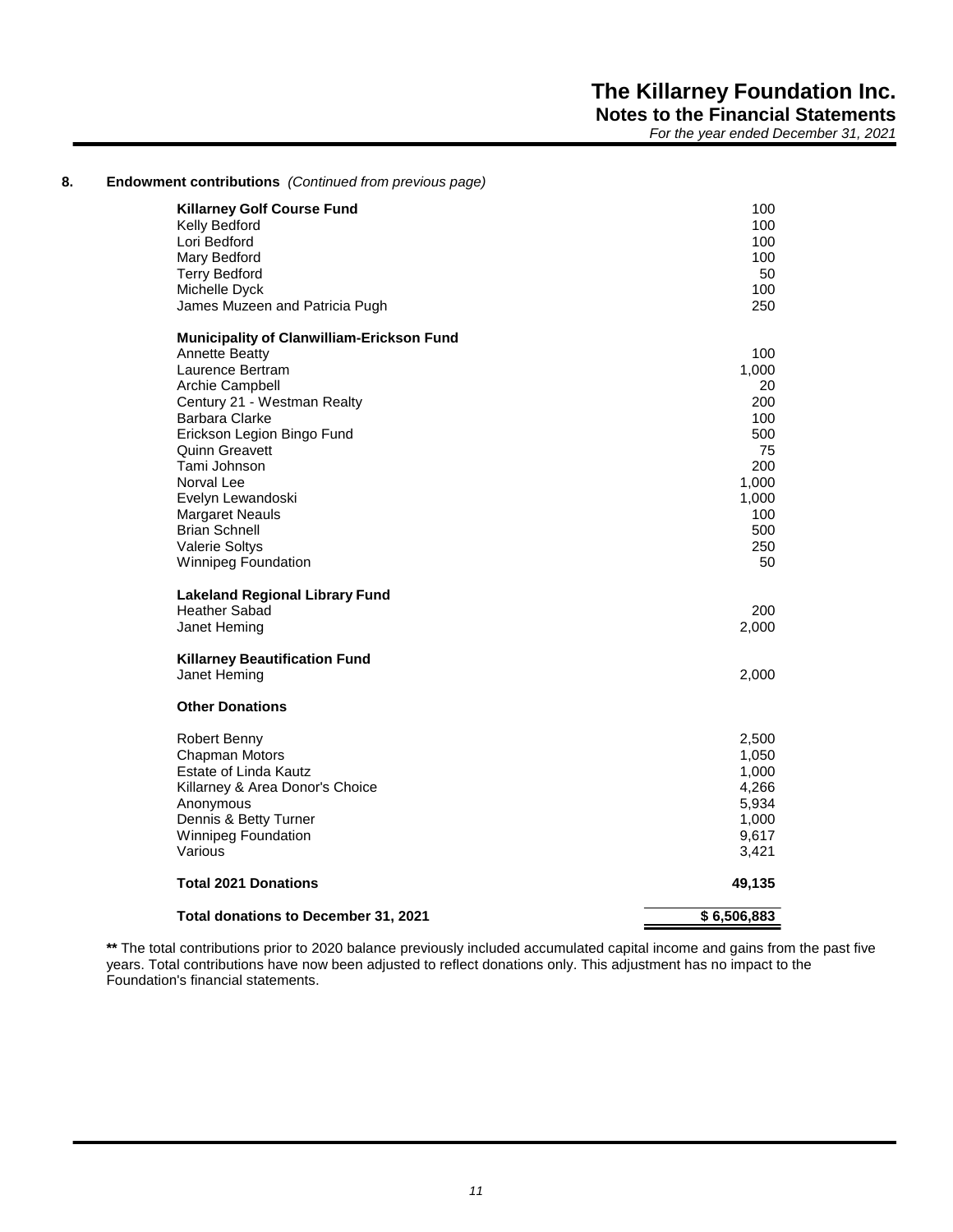#### **8. Endowment contributions** *(Continued from previous page)*

The following funds have been established for the specific purposes indicated. These are maintained in the Designated Endowment Fund investment account.

In 1994, an Administrative Endowment Fund was created in order to provide for future administrative expenses. To date, \$174,447 (2020 - \$174,447) has been allocated to this fund.

In 1999, the Directors passed a motion to capitalize the interest earned on the High School Scholarship Fund and any further donations made to the fund until the fund contains the sum of \$20,000. To date, \$15,462 (2020 - \$15,462) has been allocated to this fund.

Under a 1999 written donor direction, any monies earned by the Willard and Margaret Clements Scholarship Fund but not distributed in the form of scholarships is to be capitalized in order to increase the original endowed value. To date, \$83,882 (2020 - \$75,882) has been allocated to this fund.

Under a 2000 written donor direction, any monies earned by the Keith Heming & Family Scholarship Fund but not distributed in the form of scholarships is to be capitalized in order to increase the original endowed value to a maximum of \$100,000. To date, \$87,577 (2020 - \$80,577) has been allocated to this fund.

Under a 2010 written donor direction, any monies earned by the John Arthur Ross Memorial Bursary Fund but not distributed in the form of scholarships is to be capitalized in order to increase the original endowed value. To date, \$25,696 (2020 - \$25,696) has been allocated to this fund.

In 2007, a fund was established with the Winnipeg Foundation to participate in the Province of Manitoba bursary initiative program. To date, \$45,298 (2020 - \$45,298) has been contributed.

#### **9. Interfund transactions**

During the year the Foundation transferred \$40,365 (2020 - \$29,988) from the Designated fund and \$47,100 (2020 - \$34,853) from the Undesignated Fund to provide for net expenditures in the Operating fund totaling \$87,465 (2020 - \$64,571). Additionally, \$53,025 (2020 - \$24,769) was transferred between the Undesignated and Designated funds.

#### **10. Financial instruments**

The Foundation, as part of its operations, carries a number of financial instruments. It is management's opinion that the Foundation is not exposed to significant interest, currency, credit, liquidity or other price risks arising from these financial instruments except as otherwise disclosed.

#### *Interest rate risk*

Interest rate risk is the risk that the value of a financial instrument might be adversely affected by a change in the interest rates. Changes in market interest rates may have an effect on the cash flows associated with some financial assets and liabilities, known as cash flow risk, and on the fair value of other financial assets or liabilities, known as price risk. The Foundation is exposed to interest rate risk primarily relating to investments.

#### *Other price risk*

Other price risk is the risk that the fair value or future cash flows of a financial instrument will fluctuate because of changes in market prices (other than those arising from interest rate risk or foreign currency risk), whether those changes are caused by factors specific to the individual financial instrument or its issuer, or factors affecting all similar financial instruments traded in the market. The Foundation enters into transactions to purchase shares or equities, for which the market price fluctuates.